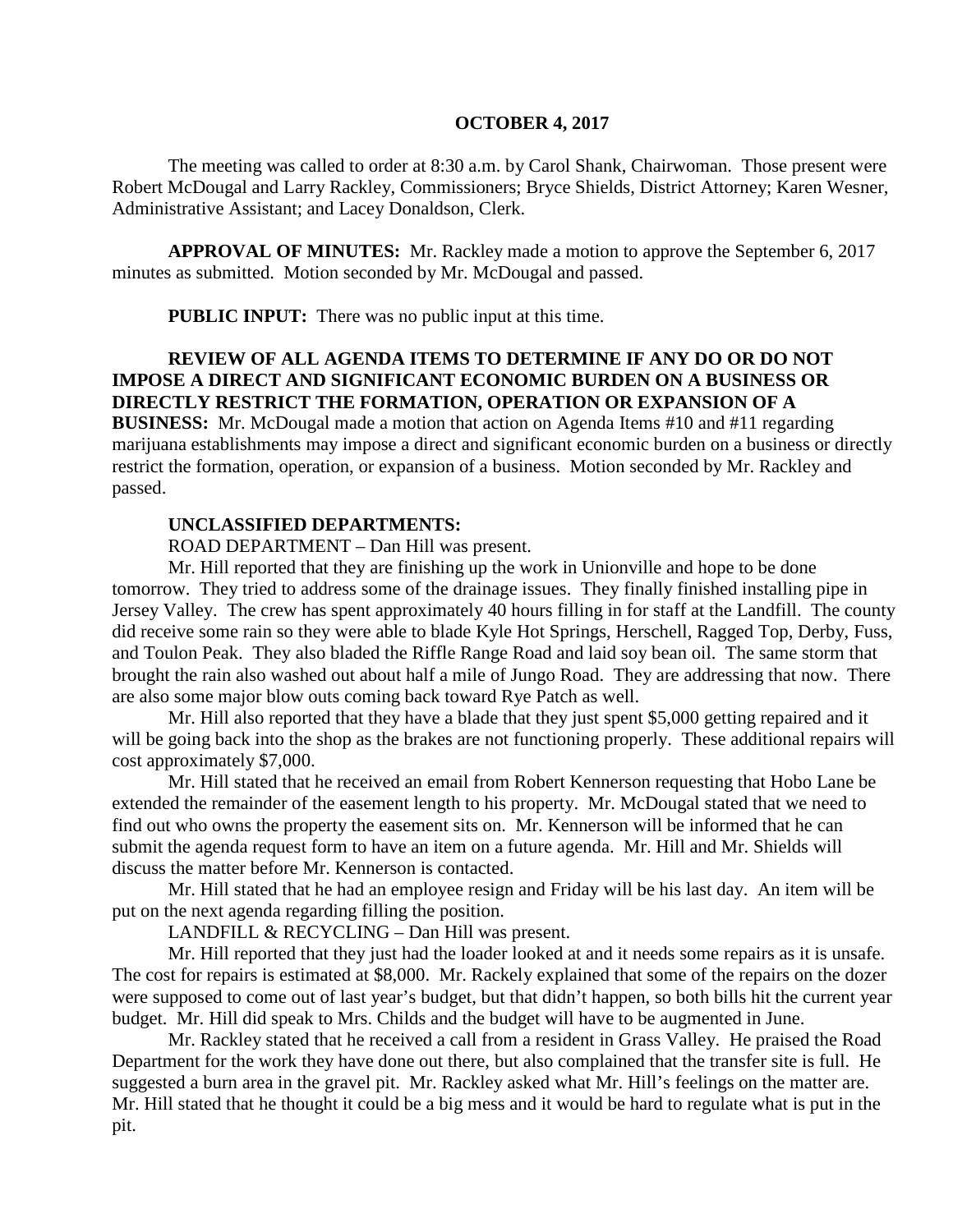*Approval of out of state travel for Mitch Nielsen to attend SWANA (Solid Waste Association of North America) classes and conference September 22-24, 2017:* Mr. McDougal made a motion to approve the out of state travel for Mitch Nielsen to attend SWANA classes and conference September 22-24, 2017. Motion seconded by Mr. Rackley and passed.

SENIOR CENTER/VOLUNTEER COORDINATOR – Jordan McKinney was present.

Mrs. McKinney reported that they were granted a new vehicle from NDOT, but they probably won't receive it until next Spring/Summer. \$15,600 will come out of the gift fund (donation from Zelma Cerini estate). Everyone that wears pink for the month of October will receive a raffle ticket for a gift bag full of Susan G. Komen goodies. They will have a costume contest on Halloween Day. Breakfast this month will be held on Thursday, October  $26<sup>th</sup>$  as the Center will be closed on Friday the  $27<sup>th</sup>$  for Nevada Day.

BUILDINGS AND GROUNDS – John Handka was present.

Mr. Handka reported that they will be moving the fence line at the Unionville Park as there is apparently some disagreement in regards to the property line. Mr. Handka stated that they borrowed Darin Bloyed's lift to replace a light above the Courthouse steps. The crew also fixed some lights at the Airport. The forms for the pad for the new shed in Unionville have been constructed and concrete will be poured on Monday. The shed has been ordered and will be delivered in approximately three weeks. A new concrete picnic table has been setup by the Lover's Lock. Lights and sprinklers were also replaced or repaired at the ball fields. Mr. Handka stated that the crew cleaned and re-caulked the sky lights at the Courthouse. The drip systems at the cemeteries have been winterized and they will work on getting the other systems winterized within the next week or so.

Mr. Handka stated that there is a shed at the Airport that contains Hospital equipment. Mrs. Shank stated that the Hospital is supposed to take it all to the Landfill. Mr. Handka stated that with the remodeling of the Clerk's office, he could really use the storage space. Mr. Handka was told to contact Lorne Bianchi from the Hospital. Mrs. Shank will follow up as well.

Mrs. Shank asked if the County has enough items to hold an auction this spring. Mr. Handka stated that most of the things being stored aren't really auction-able items. The Board will work on getting an inventory and will discuss this at a later date. Mrs. Wesner stated that some of those items should go to the Museum.

*Approval of costs for set-up of mobile home at Derby Field Airport and payment for a Manufactured Housing Permit not to exceed \$10,000.00:* Mr. Rackley obtained a quote, which was given to the Board; however, he has since spoken with two other contractors who are coming out to provide a quote this week.

Mr. McDougal made a motion to approve up to \$10,000 for set-up costs and payment of a Manufactured Housing Permit for the mobile home purchased for Derby Field and allowed Commissioner Rackley to negotiate with the moving companies. Motion seconded by Mr. Rackley and passed.

There was discussion regarding the removal of the existing trailer. A special meeting was scheduled for Tuesday, October 10<sup>th</sup>.

*Discussion regarding time line on remodel work to be done in the 11th Judicial District Court Clerk's Office:* Mrs. Shank stated that she met with Judge Shirley and Mr. Wilkerson. They had contacted NDF (Nevada Division of Forestry) and they were supposed to be here today, Thursday & Friday. They have since been called on a fire. Mr. Handka was able to obtain trustees from the Sheriff's office this morning to start moving furniture out of the office. Mrs. Shank asked if they would also be doing the painting. Mr. Handka didn't think they would have time. Mrs. Shank stated that NDF was supposed to move everything, paint and prep the floors. Judge Shirley was then going to put someone on payroll to install the floors rather than hiring a contractor. Mr. Handka stated that he was confused about why this would be allowed as he has to use licensed contractors.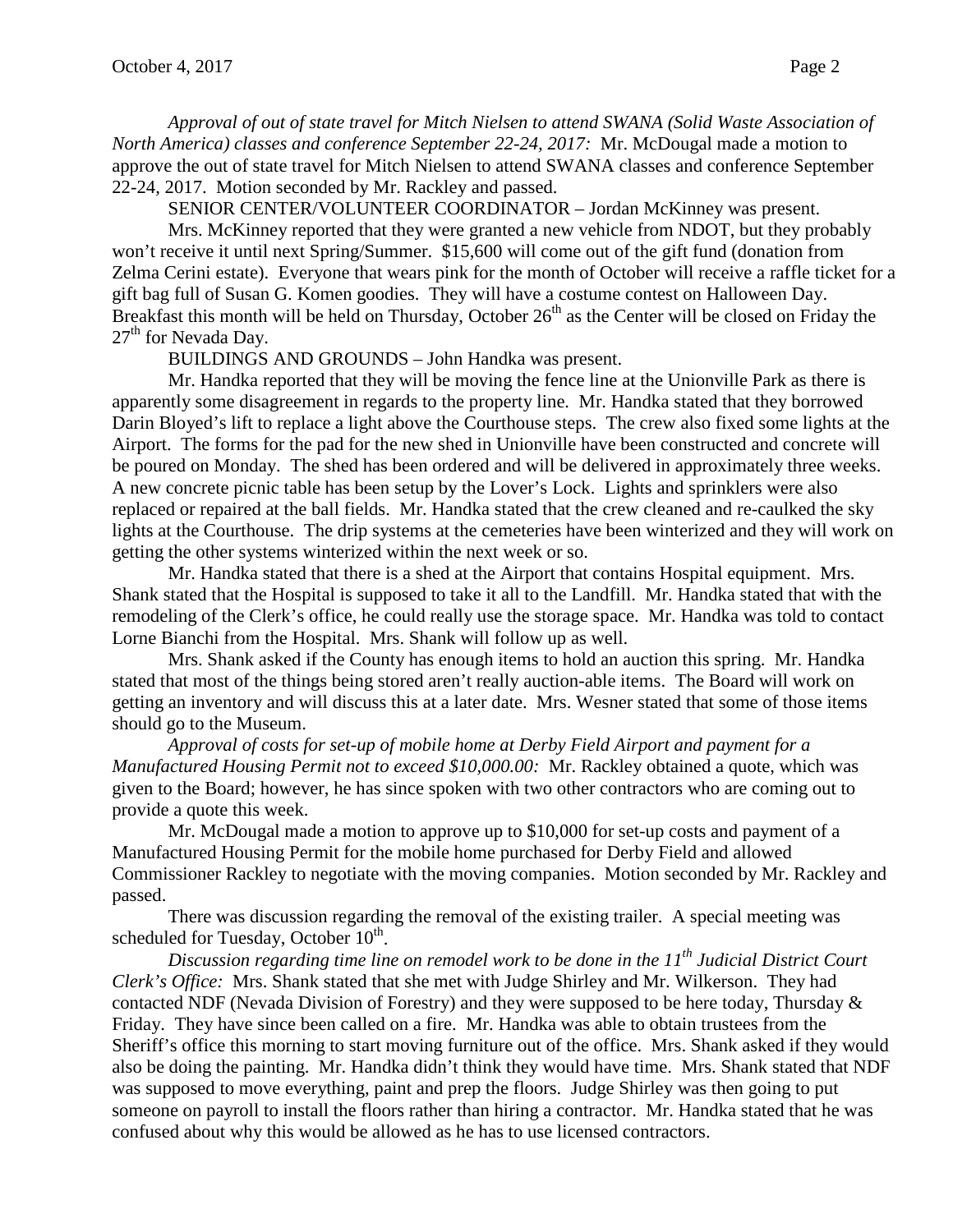Mrs. Shank stated that Judge Shirley also decided against building a wall and has ordered furniture that will act as the room dividers. Mr. Handka is worried about the heating and air conditioning as the unit was placed so the air would be free-flowing. Mrs. Shank stated that if there is a problem, they will have to re-arrange the furniture.

Mrs. Donaldson stated that she is concerned that the antique counter, which is historical to the building, is being taken out. Mrs. Wesner stated that the Courthouse shouldn't be made into a "modern" building. The Board was under the impression the counter was staying. Mr. Handka stated they have already started ripping it out.

Mr. Handka stated that he doesn't have a problem with the Judge's flooring choice as he was unable to convince the Commission otherwise; but is concerned that it isn't being installed by a licensed contractor who would be liable for any damage.

Mrs. Childs was also concerned about adding someone to the payroll as they have had issues getting proper documentation in the past.

Mr. McDougal stated that he was unaware of the installation plan and was not told the two bids weren't comparable; only that one was lower.

Mr. Handka stated that he has been left out of most of the planning for this remodel. He feels, as the Buildings and Grounds Supervisor, that he is ultimately responsible for the Courthouse.

Mr. Shields asked when this project was approved. Mrs. Shank stated that the Board approved the funding several meetings ago, but haven't been provided specific details in a meeting. Mrs. Shank stated that they expressed concerns about the flooring, paint and building a permanent wall and some of those were addressed. Mr. Shields stated that if Mr. Handka has an issue it can be addressed after the meeting.

Mr. McDougal suggested drawing up a lease agreement between the  $11<sup>th</sup>$  Judicial and the County identifying both party's rights and responsibilities. Mr. Shields advised against this, but could see Mr. McDougal's point. He advised trying to illicit more cooperation from the Judge. Mr. Shields stated that he was surprised that Mr. Handka would express these concerns today and not sooner. Mrs. Donaldson stated that Mr. Handka has brought up his concerns in previous meetings.

Mr. McDougal stated that this project is well under way and has to be completed, but he feels that a written policy needs to be drawn up.

COMMUNITY CENTER/ECONOMIC DEVELOPMENT – Heidi Lusby-Angvick was present.

Mrs. Lusby-Angvick reported that August through October have been fairly busy for the Community Center. Mr. McDougal stated that he asked Mrs. McKay how the transition of Mrs. Lusby-Angvick moving out of the Center has been. Mrs. McKay told him that she has been busier since the move. Mr. McDougal also stated that they have interviewed for the 4-H Coordinator position, so once that is filled that should help. Mrs. Lusby-Angvick stated that she tries to meet with Mrs. McKay on a regular basis. She also stated that she would like to sit down with Mrs. McKay, Ted Bendure and Mr. McDougal to discuss how things are going. Mrs. Lusby-Angvick stated that the PCEDA meeting scheduled for next Monday will be cancelled as she will be meeting with Cheryl Gonzalez and Katherine Hanford to discuss the Strategic Plan.

Mrs. Lusby-Angvick also reported that she and Karen Lerner from the Assessor's office attended the Main Street Workshop hosted by the Governor's Office of Economic Development. It was very interesting, but the yearly cost to be a Main Street Community is \$50,000 per year. There is a local group that have been meeting and working on starting the Lovelock Revitalization Association.

Mrs. Lusby-Angvick stated that through the Small Business Development Council she has been teaching money smart and business upstart classes. It is a 9 week program and tomorrow will be the third class. There are six students participating.

Mrs. Lusby-Angvick stated that, along with the artwork at Exit 105, there are some kiosks that will be installed at the Museum. She also stated that a gentleman has loaned his mineral and fossil collection to the Museum.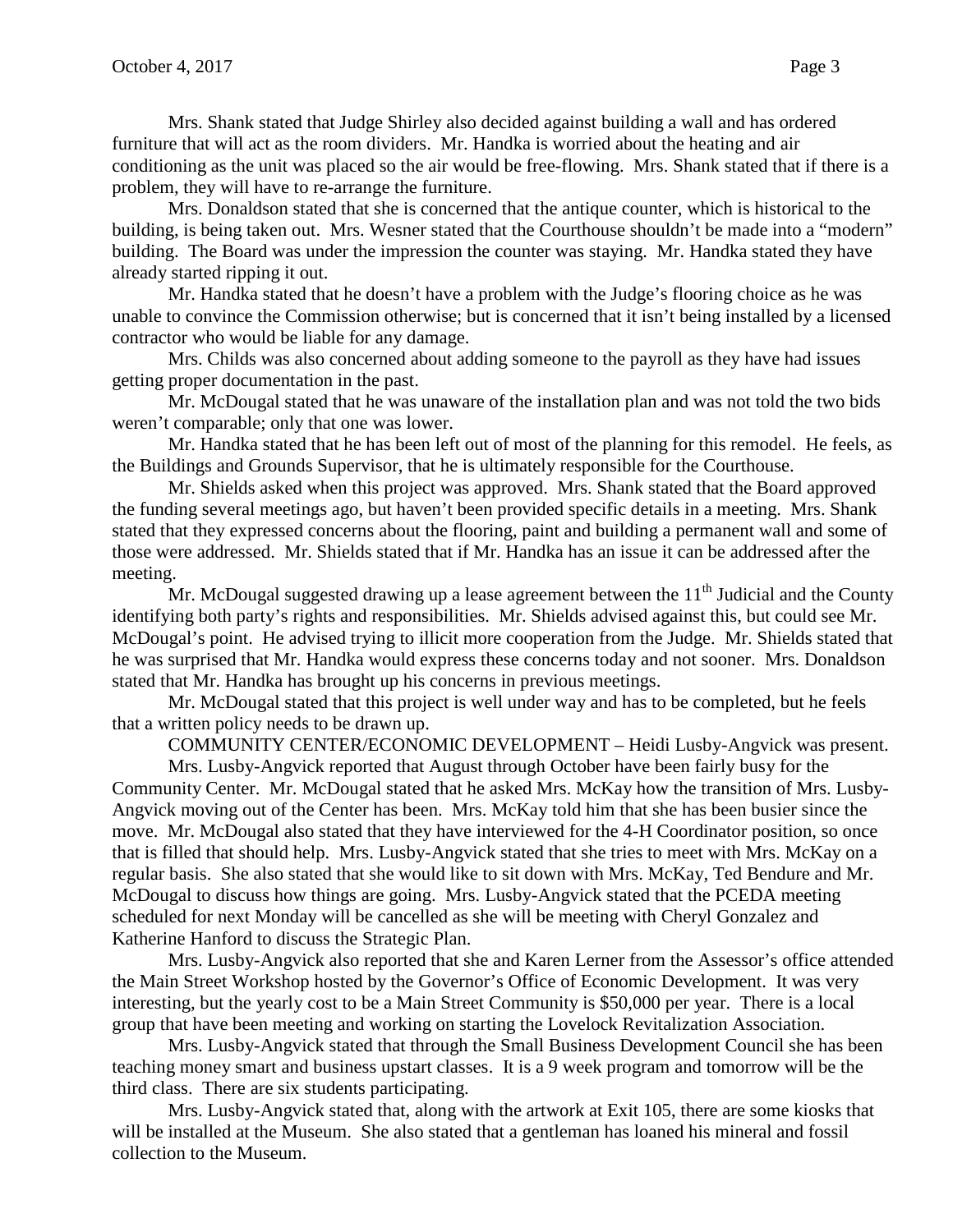*Permission to close the Library on October 16-18, 2017 so that staff can travel to the joint NLA/MPLA Conference at Stateline, NV:* Ms. Brinkerhoff stated that the Nevada Library Association (NLA) and the Mountain Plains Library Association (MPLA) are holding a joint conference. She has two new people working at the Library and feels this would be a good opportunity for training. It was also noted that the only cost to the County is transportation to and from the conference.

Mr. McDougal made a motion to approve the closure of the Library on October 16-18, 2017 so staff can attend the NLA/MPLA Conference in Stateline, Nevada. Motion seconded by Mr. Rackley and passed.

Ms. Brinkerhoff spoke about the Eclipse Party on August  $21^{st}$ . There were about 150 people that came. She also stated that the LSTA grant cycle is starting up and she is discussing with staff what may be needed for the Library.

PUBLIC DEFENDER – Steve Cochran was present.

The Board was given a report listing the types and number of cases Mr. Cochran oversees. Mr. Cochran stated that he also just picked up a new prison case.

Mr. Cochran also mentioned that Churchill County is looking for a public defender. Mrs. Shank stated that she would like to sit down with Mr. Cochran and determine if it would be feasible to discuss a contract with Churchill County.

## **ELECTED DEPARTMENTS:**

LAURI CERINI-JONES, ASSESSOR – Mrs. Cerini-Jones reported that they have taken their County vehicle to the shop again as it has been acting up. She and Ms. Lerner have been out in the field working on the appraisal cycle. Mrs. Cerini-Jones also informed the Board that her staff signed off on the title for the mobile home the County is purchasing from the Knisley's. There are two installments of taxes still owed, so she may have to bring a Real Roll Adjustment before the Board.

*Changes to the Secured Tax Roll:* Changes to the Roll were submitted as follows:

| APN 011-010-06   | New Life USA-Nevada | Nonprofit $-$ Tax Exempt |
|------------------|---------------------|--------------------------|
| APN 011-010-07   | New Life USA-Nevada | Nonprofit $-$ Tax Exempt |
| Account #BS 5639 | Big Meadow 105      | <b>Business Closed</b>   |

Mr. Rackley was concerned that it does not appear that New Life USA has obtained a County Business License. Mrs. Cerini-Jones stated that isn't a factor that she looks at. They have met all the criteria set forth in Nevada Revised Statute. Mr. Shields stated that we could make delinquent taxes a factor when approving business licenses, but it would take an amendment to the Ordinance and it would not be retroactive.

Mr. McDougal made a motion to approve the Secured Tax Roll changes as submitted. Motion seconded by Mrs. Shank and passed.

## **UNCLASSIFIED DEPARTMENTS, CONT.D:**

SAFETY/GRANT WRITER – Pam Munk was present.

Mrs. Munk stated that she is working on rescheduling the CPR training. She will be holding classes for the Road Department as they do not feel they could complete them online.

*Approval to submit grant applications:* Mrs. Munk will prepare a list and this will be put back on the agenda as needed.

*Approval of Job Description for Grant Writer:* Mrs. Shank has not provided Mrs. Munk with a copy, so this will be placed on a future agenda.

The meeting recessed at 10:00 a.m. for a Litigation meeting and reconvened at 10:23 a.m.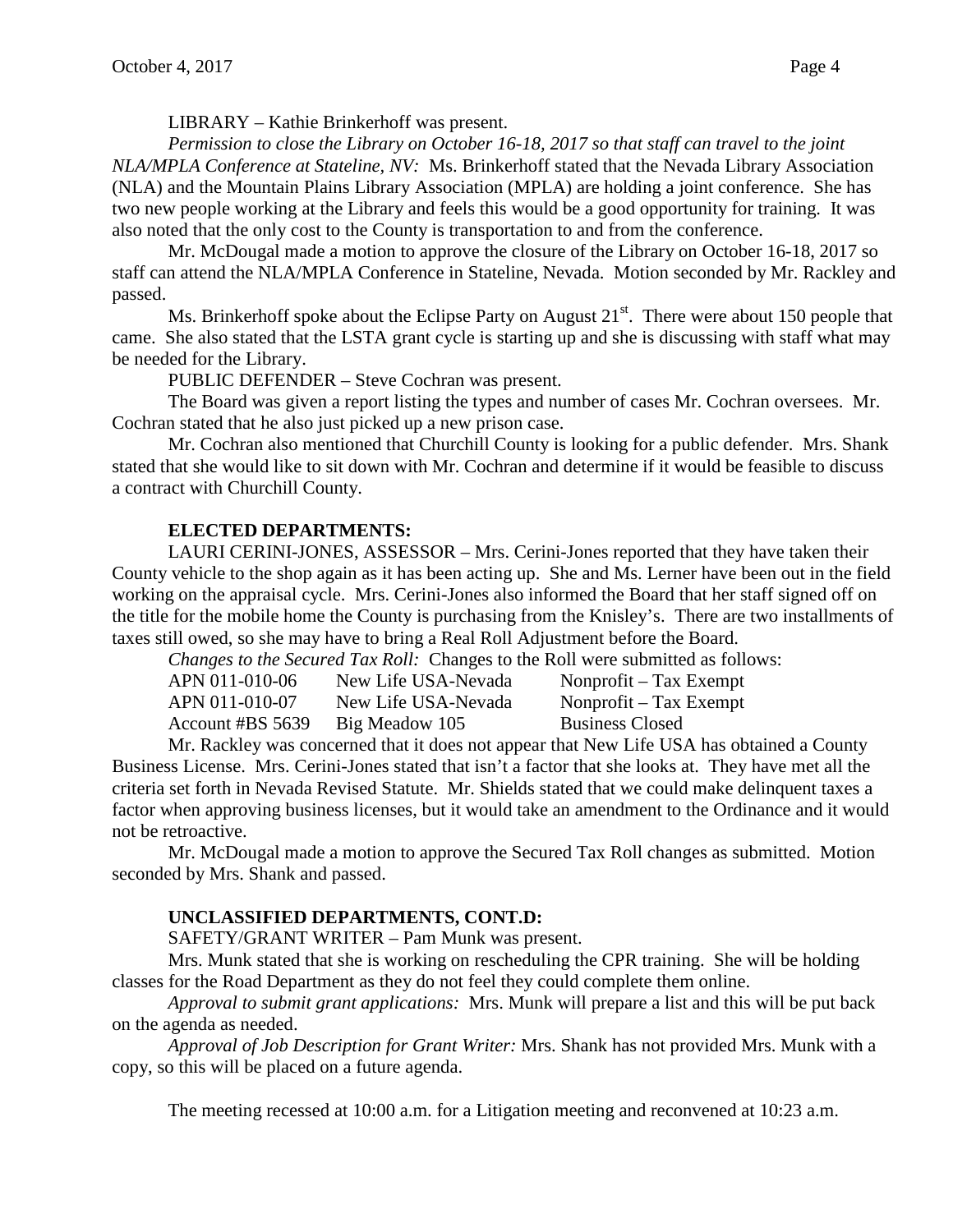### **PLANNING & BUILDING DEPARTMENT / IMLAY WATER SYSTEM:** James Evans was present.

Mr. Evans gave the Board his monthly permits issued and fees collected report. He also reported that there will not be a Planning Commission meeting this month.

In regards to the Imlay Water System, the remote monitoring system has been installed. He is waiting for a quote to monitor the residual and will give the Board an update when he has it.

**PERSHING COUNTY WATER RESOURCE PLAN:** Mr. McDougal and Mr. Evans met with Farr West Engineering to discuss the Water Resource Plan. They provided a first draft for review. Mr. Evans and Mr. McDougal will forward any comments back to them.

Mrs. Shank stated that Humboldt County is enacting some ordinances in regards to their plan and she will get copies. Mr. McDougal stated that was a good idea and we will have to do the same thing once our plan is complete.

Mr. McDougal stated that while at NACO he was told that the Ag Extension Educator had been included in developing the plans, so he will also ask Mr. Foster for any suggestions or comments. Carl Clinger stated that he would like the Big Meadow Conservation District to be included in any discussions.

# **UNCLASSIFIED DEPARTMENTS, CONT.D:**

PERSHING COUNTY FIRE/AMBULANCE –

*GRASS VALLEY FIRE DEPARTMENT: Approval of Change Order #2 to update the current compressed air system to current code; Approval of Change Order #3, Installation of new T & C ½" pipe to each bay of the new building and installation of female compressor disconnect, type B, installation of ball valve at each drop for isolation:* Mr. McDougal made a motion to approve Change Order #2 and #3 as submitted by Michael Clay Corporation. Motion seconded by Mr. Rackley and passed.

## **ELECTED DEPARTMENTS, CONT.D:**

LACEY DONALDSON, CLERK-TREASURER – *Changes to the Secured Tax Roll:* Action was taken on this item under the Assessor's update.

*Approval to purchase new voting equipment from Dominion Voting in the amount of \$124,267.00 less State reimbursement of \$56,588.00 for a total of \$67,679.00 and approval to apply for State Appropriated Voting Machine Funding:* Mrs. Donaldson stated that she has not received the actual contract, so if the Board wants to wait until the next meeting that would be fine. She does have the final quote, which is less than the amounts on the agenda. Mr. Rackley asked why new voting machines are needed. Mrs. Donaldson stated that the machines we have are outdated. Mr. Rackley stated that they seem to work fine. Mrs. Donaldson stated that we have not had issues with ballots being cast, but they have had mechanical issues with the machines. Mr. McDougal asked if the Legislature passed something requiring the equipment be replaced for security purposes. Mrs. Donaldson stated that a bill was passed to appropriate partial funding to replace the equipment, but counties are not being required to do so.

Mr. Rackley asked if the replacement was budgeted for. Mrs. Donaldson stated that the Board approved \$110,000 in her budget. The equipment has to be purchased first and then the State will reimburse a portion of the costs. The total purchase price is \$121,679, with \$56,588 being reimbursed by the State.

Mr. McDougal made a motion to approve the purchase of new voting equipment from Dominion Voting in the amount of \$121,679 and applying for the State Appropriated Voting Machine Funding through the Secretary of State's office in the amount of \$56,588 contingent on District Attorney Shields reviewing the contract. Motion seconded by Mr. Rackley and passed.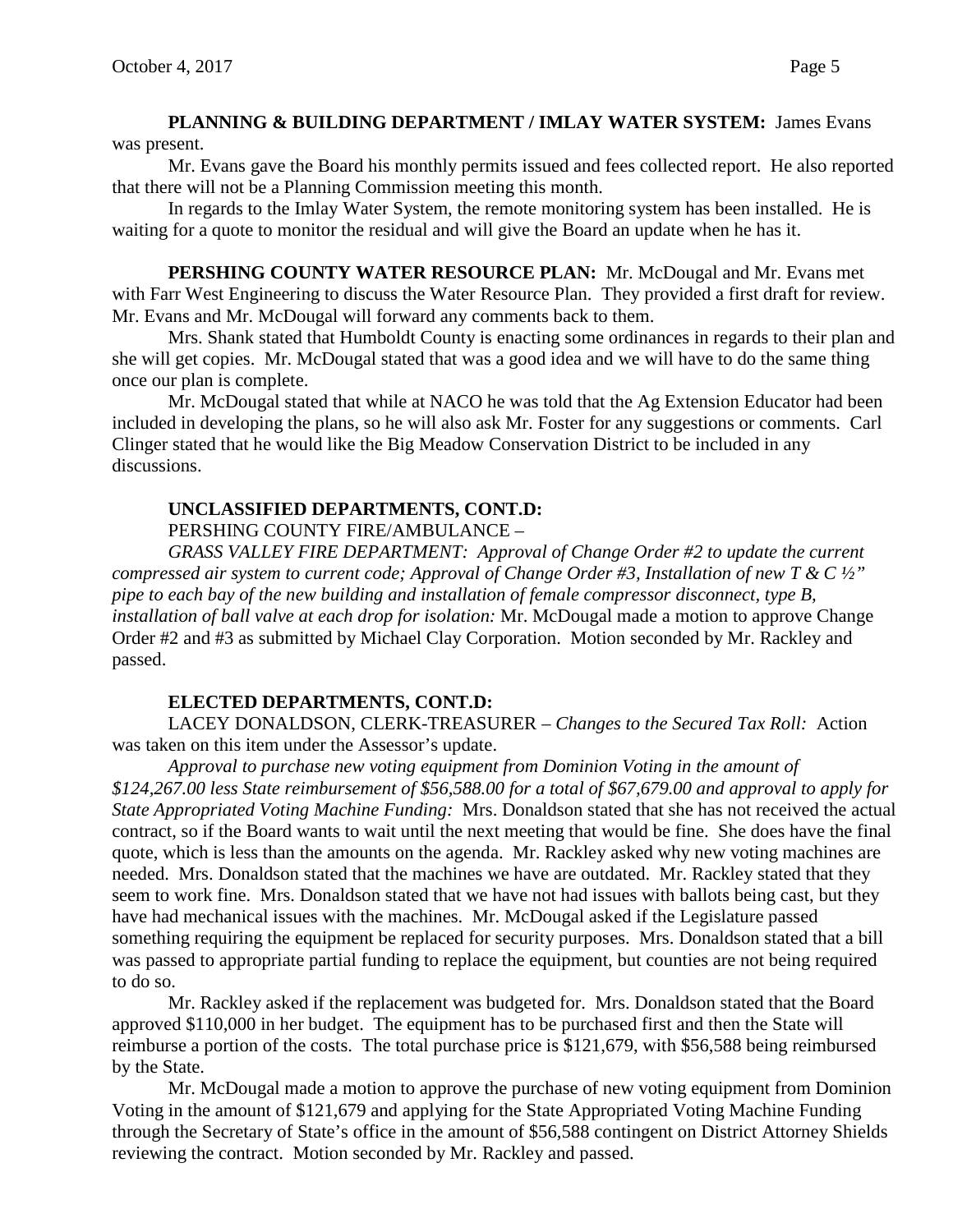*Approval of VOTEC Corporation Software License Agreement; Approval of Contract for VEMACS Software and Services; Approval of VOTEC Software License Oracle Sub-License Addendum; Approval of VOTEC Software Maintenance, Warranty and Support Agreement; Approval of Invoice #12627, VEMACS License and Installation in the amount of \$10,459.20:* Mrs. Donaldson stated that this is part of the ADS conversion and will replace the current Voter Registration System. Mr. Shields and Mr. Bullock both reviewed the documents and did not see any problems.

Mr. Rackley made a motion to approve the VOTEC Corporation Software License Agreement, the VEMACS Software and Services Agreement, the VOTEC Software License Oracle Sub-License Addendum, the VOTEC Software Maintenance, Warranty, and Support Agreement and the VEMACS License and Installation in the amount of \$10,459.20. Motion seconded by Mr. McDougal and passed.

Mr. Rackley spoke about the Rye Patch Truck Stop and the fact that Pershing County holds the deed. Mrs. Donaldson stated that the County holds it in Trust for non-payment of taxes. The taxpayer has the right to redeem the property by paying the taxes until it is advertised for sale. Mr. Rackley feels they are thumbing their noses at the County by doing business. He would like the Sheriff to chain the doors shut. Mrs. Donaldson stated that people aren't made to leave their homes under the same circumstances.

Mr. McDougal asked if we could move forward with advertising it for sale. Mrs. Donaldson stated that her office doesn't have the time right now to do the necessary preparation for a tax sale and it wouldn't be financially feasible to hold a sale for this one property.

Mrs. Shank stated that in California, the State sends someone to collect the back-taxes from businesses as it is collected. Mr. Shields stated that the County's Business License Ordinance is silent in regards to what authority the County has to revoke a Business License. We could amend that Ordinance, but any changes would not be retroactive.

Mr. Shields also stated that he has been contacted by a Real Estate Agent who has a client that is interested in purchasing both the real and personal property. He is unaware what their timeframe is though. He also has spoken to Mrs. Cerini-Jones and they can start the seizure process on the personal property, which would hinder them from doing business.

Mr. McDougal would like to move forward with amending our Business License Ordinance and seizing the truck stop's personal property.

BRYCE SHIELDS, DISTRICT ATTORNEY – Mr. Shields reported that he attended the Western Interstate Child Support Enforcement Council Conference in Alaska. On Monday he also attended a meeting in Las Vegas in regards to Sports Gaming on behalf of the National District Attorney's Association.

# **UPDATE ON PROGRESS OF SITE LOCATION, DESIGN, FUNDING, AMENITIES, AND CONSTRUCTION OF POTENTIAL NEW LAW ENFORCEMENT CENTER:** Mr.

Rackley stated that they will be meeting with the architects on October  $10^{th}$ .

KENDRA FOLLETT, SHERMAN AND HOWARD, LLC – OVERVIEW OF HOW THE BONDING STRUCTURE AND PROCESS WORKS – Ms. Follett will give a presentation at the October  $18<sup>th</sup>$  Commission meeting.

**PROCLAMATIONS AND AWARDS:** DOMESTIC VIOLENCE AWARENESS MONTH – Mrs. Shank read a Proclamation and made a motion declaring October 2017 Domestic Violence Awareness Month. Motion seconded by Mr. Rackley and passed.

RED RIBBON WEEK – Mr. McDougal read a Proclamation and made a motion declaring October 22-28, 2017 Red Ribbon Week. Motion seconded by Mr. Rackley and passed.

**CORRESPONDENCE:** A letter was received from the Governor's Office of Energy in regards to receipt of Ormat Technologies' Annual Compliance Report.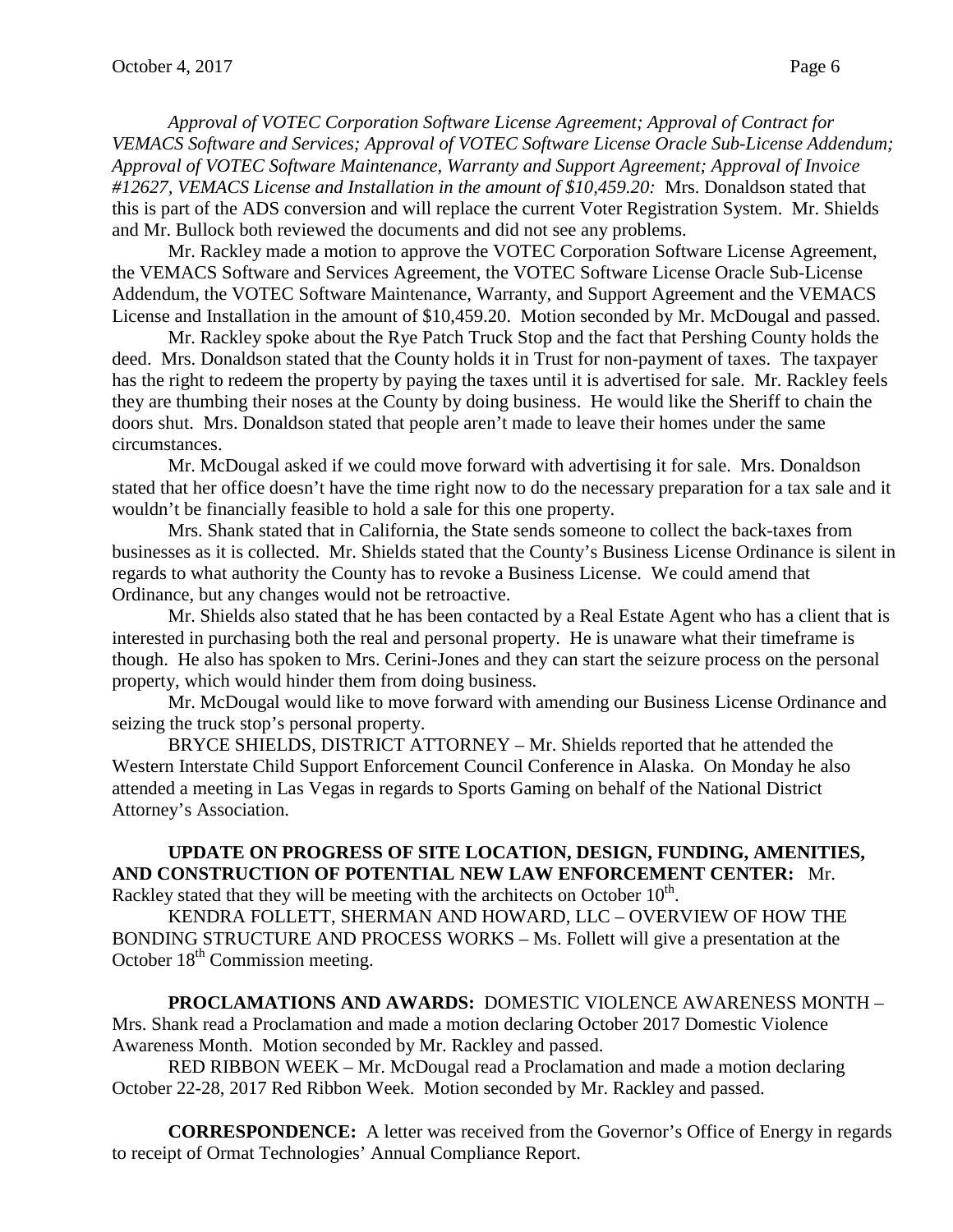**BOARD APPOINTMENTS:** GRASS VALLEY ADVISORY BOARD – Letters of interest were received from Bobbie Streets-Boecker and Paul Schlehr. Mrs. Shank requested that this appointment be postponed until the next meeting so that the Grass Valley Advisory Board can participate in the discussion**.**

LIBRARY BOARD – A letter of interest was received from Catherine McCausland.

Mr. McDougal made a motion to appoint Catherine McCausland to the Library Board with a term expiring June 30, 2019. Motion seconded by Mr. Rackley and passed.

**DISCUSSION REGARDING WHETHER OR NOT TO ALLOW MARIJUANA ESTABLISHMENTS, EITHER DISPENSARIES OR GROWING MARIJUANA FOR SALE TO DISPENSARIES IN PERSHING COUNTY:** Mrs. Shank stated that they had an excellent workshop, but they haven't really discussed as a board what they want to do. Mrs. Shank also stated that she doesn't feel they can do a first reading until they have discussed this.

Mr. McDougal stated that he would like to see the terminology changed from marijuana to cannabis. He also stated that he feels it is unnecessary for the County to approve retail dispensaries. This wouldn't prevent the City of Lovelock from doing so if they so choose. However, he does feel the County should move forward with an Ordinance allowing production. Mr. Rackley and Mrs. Shank agreed.

Mr. McDougal also suggested reviewing the State's requirements to determine if there are any holes the County should fill when making their requirements.

Mr. Shields would like the opportunity to bring the Sheriff into this conversation for a law enforcement perspective.

**FIRST READING OF AN ORDINANCE REGARDING MARIJUANA ESTABLISHMENTS, EITHER DISPENSARIES OR GROWING MARIJUANA FOR SALE TO DISPENSARIES IN PERSHING COUNTY:** After hearing the discussion on the previous agenda item, this item will be moved to the October  $18<sup>th</sup>$  meeting agenda.

**COOPERATING AGENCY STATUS FOR GREATER SAGE GROUSE PLAN AMENDMENTS:** This item will be moved to the October  $10<sup>th</sup>$  special meeting agenda.

**REPORT FROM LEGAL COUNSEL:** Mr. Shields stated that he would like to investigate the disconnect in communication regarding the remodel of the Court Clerk's office.

**REPORT FROM ADMINISTRATIVE ASSISTANT:** Mrs. Wesner did not have anything to report.

**APPROVAL TO WRITE A LETTER TO CONGRESS REGARDING THE NEED TO TAKE RESPONSIBILITY FOR ITS ROLE IN PROPER MANAGEMENT OF THE OUT-OF-CONTROL SITUATION OF OVER-POPULATED WILD HORSES/BURROS IN THE STATE OF NEVADA:** Mr. McDougal made a motion approving the District Attorney writing a letter to Congress regarding the need to take responsibility for its role in the proper management of the out of control situation of over populated wild horses and burros in the state of Nevada, with the letter being signed by the Commission. Motion seconded by Mr. Rackley and passed.

**APPROVAL TO WRITE A LETTER TO CONGRESS TO PROVIDE FULL MANDATORY FUNDING FOR THE PAYMENTS IN LIEU OF TAXES (PILT) PROGRAM:**  Mr. McDougal made a motion approving the District Attorney writing a letter to Congress requesting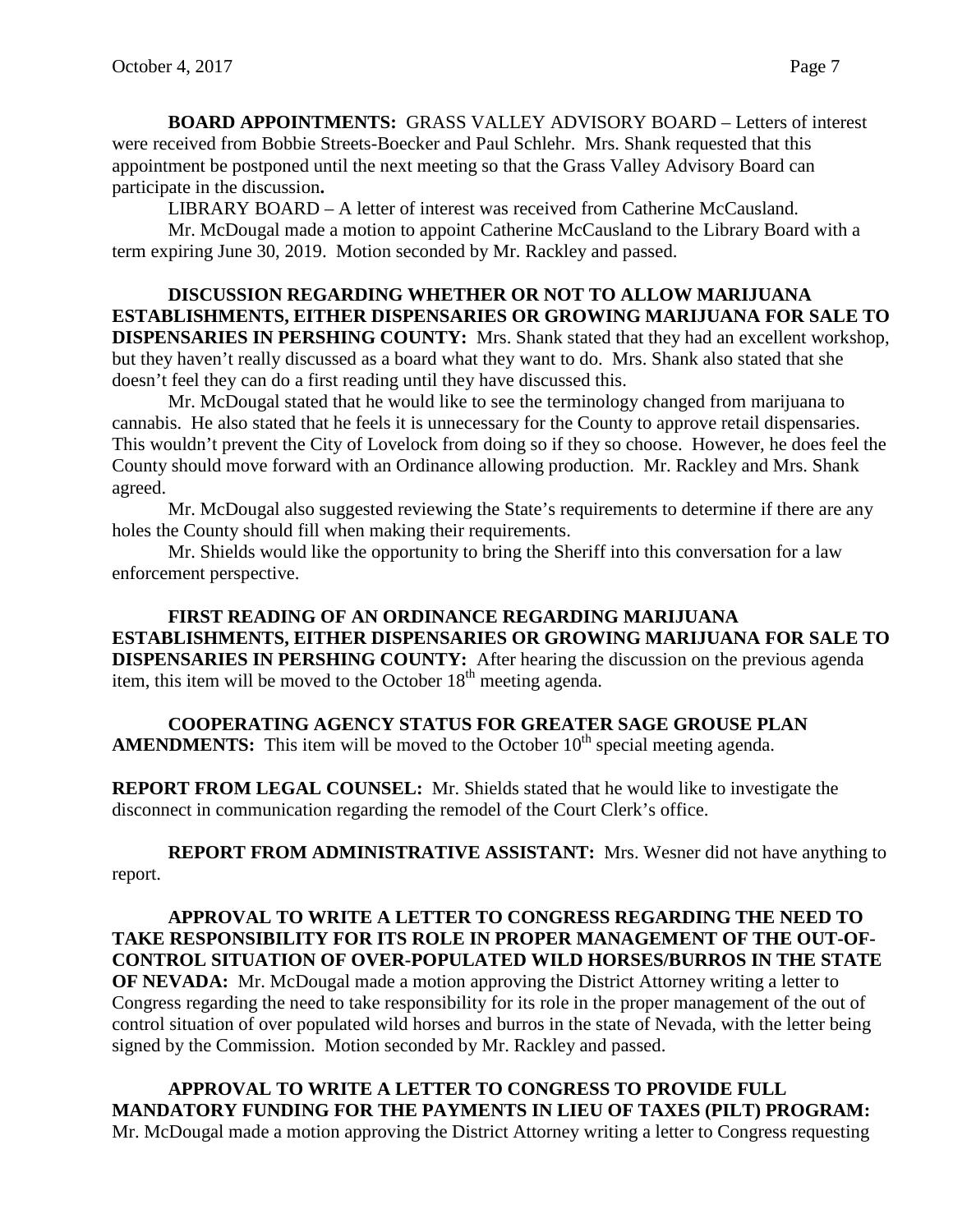them to provide full mandatory funding for the Payment in Lieu of Taxes Program, with the letter being signed by the Commission. Motion seconded by Mr. Rackley and passed.

### **UPDATE ON MATTERS RELATING TO THE PERSHING COUNTY ECONOMIC DEVELOPMENT AND CONSERVATION ACT:** No update was given.

**ITEMS FOR FUTURE AGENDAS:** Mrs. Shank stated that if the other board members had items for the agenda to make sure and get them to Mrs. Wesner.

**MATTERS OF THE BOARD FOR DISCUSSION, BOARD MEMBER REPORTS, BOARD LIAISON REPORTS:** Mr. McDougal stated that all three commissioners attended the NACO Conference at the end of September. Mrs. Shank stated that she received her Certified Public Official Certificate at the Conference.

Mr. McDougal also reported that there is a Nevada Works meeting scheduled for October 13<sup>th</sup>. He attended the Central Nevada Regional Water Authority meeting last Tuesday in Winnemucca. The Humboldt River Basin Water Authority's Executive Director has given his notice of retirement and they will be issuing a request for qualifications to fill that position.

Mr. Rackley and Mrs. Shank did not have anything additional to report.

### **ELECTED DEPARTMENTS, CONT.D:**

RENE CHILDS, RECORDER-AUDITOR – Mrs. Childs gave the Board the Monthly Fund Balances. The Recording fees increased as of October  $1<sup>st</sup>$ , which caused some problems with Simplifile and ADS. They are working on rectifying the problems.

**PUBLIC INPUT:** There was no public input at this time.

**VOUCHERS:** Mr. McDougal made a motion to approve the vouchers as submitted with the exception of a voucher for Vendor #556, Larry Rackley. Motion seconded by Mr. Rackley and passed.

Mr. McDougal made a motion to approve the voucher for Vendor #556, Larry Rackley. Motion seconded by Mrs. Shank. Mr. Rackley abstained as the payment is to him. Motion carried.

**JERRY ALLEN, SHERIFF:** Sheriff Allen reported that he acted as Bailiff this morning. Sgt. Stephens has been released for full duty.

APPROVAL TO SELL K-9 "JAX" TO FALLON TRIBAL POLICE DEPARTMENT AT A PRICE TO BE NEGOTIATED AT \$10,000.00 WITH 4 YEARS REMAINING ON LIFE OF K-9 AND WARRANTY – Mr. McDougal made a motion to approve selling the K-9 "Jax" to the Fallon Tribal Police Department for \$10,000.00. Motion seconded by Mr. Rackley and passed.

APPROVAL TO PROCURE AN MRAP (MINE RESISTANT AMBUSH PROTECTED) VEHICLE FROM DERMO (DEFENSE REUTILIZATION AND MARKETING OFFICE) TO REPLACE THE AGING ARMORED CAR – Mr. Rackley made a motion to approve the procurement of an MRAP vehicle from DERMO to replace the aging armored car. Motion seconded by Mr. McDougal and passed.

Mr. McDougal asked Sheriff Allen about the cannabis issue. Sheriff Allen stated that his knee jerk reaction to any part of this is to say no. He doesn't feel the benefit out ways the risk. He has some issues with the Legislation as it is written.

The meeting recessed at 12:00 p.m. and reconvened at 1:30 p.m. to meet in a closed labor session pursuant to NRS 288.220 to meet with the County's labor representative regarding labor negotiations.